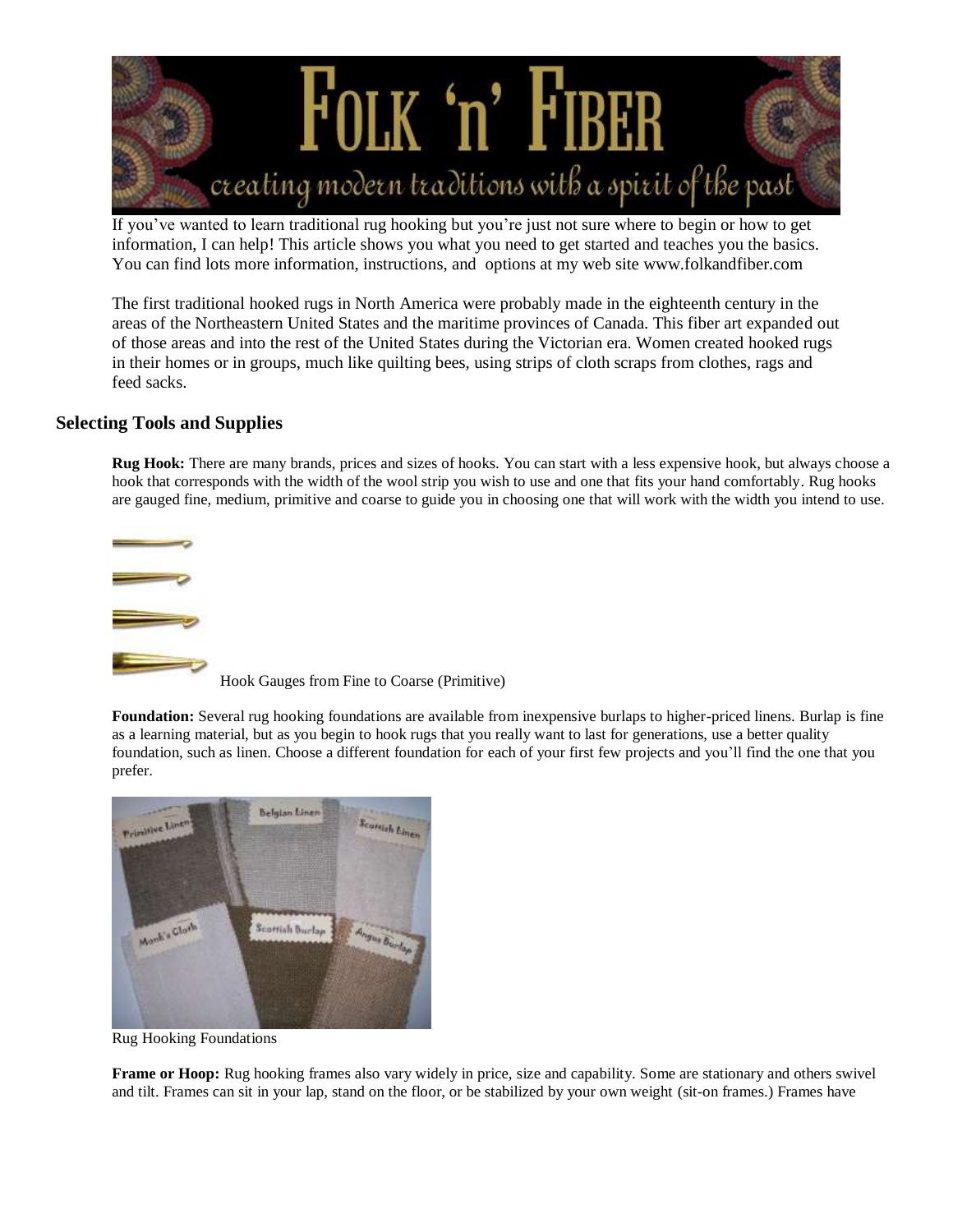gripper strips on all sides, which hold your pattern very tightly while you hook. Alternately, you can use a large, heavy-duty quilting hoop, which must be stabilized against a table edge during hooking.

**Strip Cutter:** Strip cutters cut wool into strips. Different size cutter heads fit into the strip cutter to produce wool in the strip width you need. Strips are measured in 32nds of an inch; when you see 'strip cut #8,' that means the strip of wool is  $8/32$ inch wide and was cut using a #8 cutter head. The larger the number, the wider the cut strip.



Rigby Model D Strip Cutter

**Wool:** There is much to learn about choosing the correct wool for rug hooking. Fabric stores do not carry what you need. You can recycle wool clothing if it is labeled 100% wool and is not worsted, twill, or gabardine. When you first begin rug hooking, choose a kit that includes the cut wool and a pattern. As you progress, you'll learn the best wool to purchase. There are many online retailers and local shops that carry wool specifically for rug hooking. For an overview of which wool to use and which not to use, see my website.



Rug Hooking Wool

**Pattern:** You can design your own pattern or purchase from many commercially-available patters and kits. To design your own, sketch your design on paper first at the size you want your finished rug. Trace your design onto red dot tracing fabric. Cut a piece of foundation 3-4 inches larger, along both length and width, than your pattern; you need 3-4 inches on each side to attach to your frame. If you are using a hoop, allow about 8 inches additional foundation in both length and width. Mark the perimeter measurements on the foundation, keeping lines straight on grain. Position your red dot tracing within the measurements, and then use a permanent marker to slowly re-trace the pattern lines; the marks bleed through the red dot tracing and onto foundation.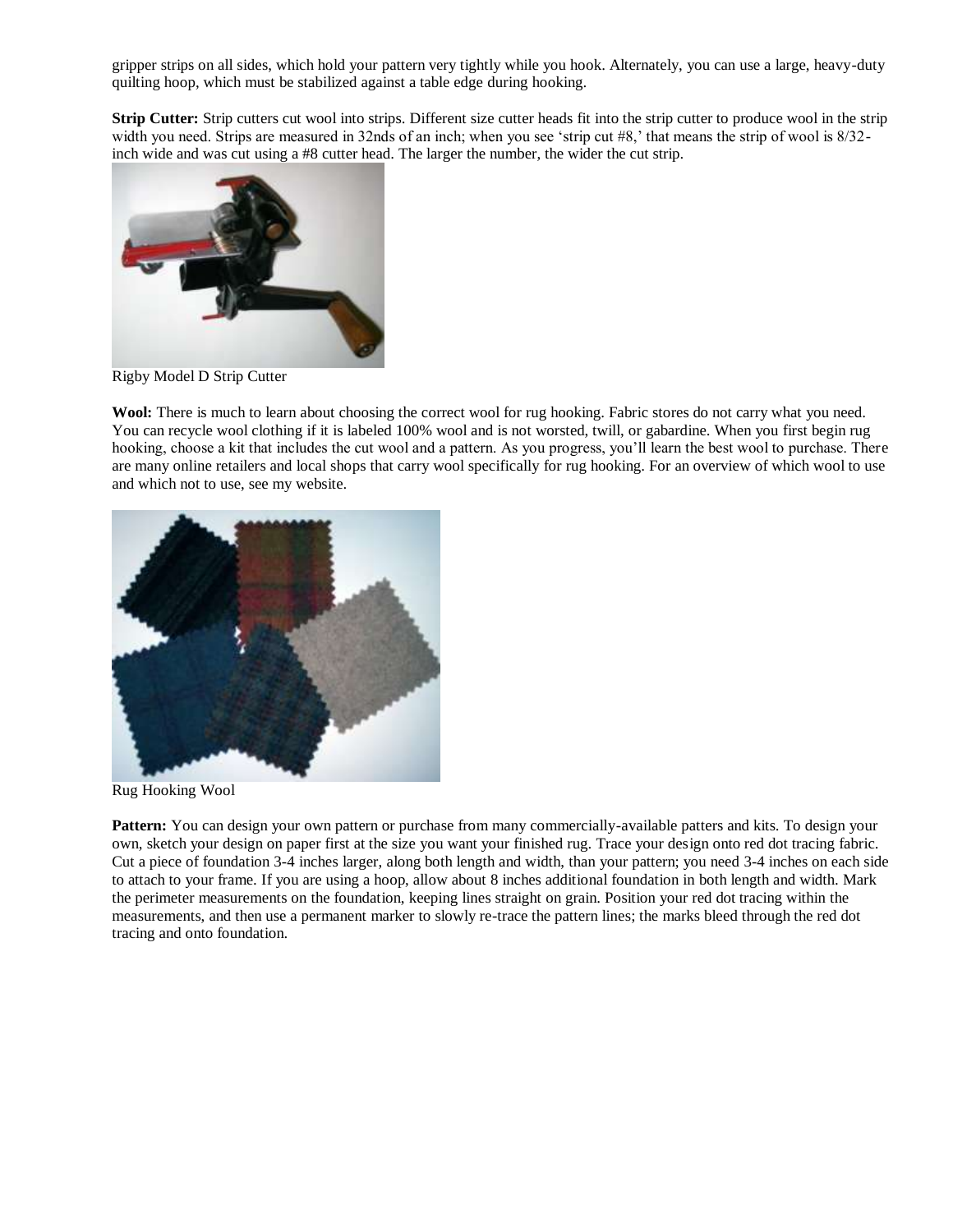## **Hooking a Rug -- the basic steps . . .**

- 1. Stretch pattern on hooking frame, design-side up. Pull each side really taut, keeping it straight on frame. Cut wool into strips of desired width.
- 2. Sit in a comfy chair and place frame in your lap. With left hand, hold end of wool strip between thumb and forefinger beneath frame.
- 3. Hold hook in palm of right hand, with barb facing downward.
- 4. Insert hook into a hole in foundation just inside pattern line. Push hook through at a slight angle; shaft of hook should gently rub your forefinger as it passes behind wool strip, between your finger and thumb. As it passes, it should 'catch' the wool on the barb. Never loop wool over hook with your left hand; this will result in a lumpy and

twisted rug back. If you can't pick up strip with hook, the barb is probably not properly positioned. Try again!

- 5. With right hand, pull end of strip up about 1/2-inch to start the strip. Leave this "tail" sticking up through top of foundation.
- 6. Insert hook into next hole, catching wool strip again and pulling it up to form first loop next to "tail" end; pull loop about as high as strip is wide (1/4-inch for #8 cut wool.) Each loop holds previous loop in backing. To help prevent pulling out the loop you just hooked, slightly rotate hook and pull loop back toward previous loop.

7. Working from right to left (or left to right if you are left-handed), skip over about 2 holes and pull up another loop – repeat for rest of loops from this strip. Pull even loops that just touch each other. Loops should not be crowded—this is called 'packing' and it will cause your rug to be wavy or buckle and not lie flat when it's done.

- 8. To end a strip, pull ending "tail" up through backing to top. Tails left on back will cause rug to wear unevenly and pull out easily. Strips are never knotted; they hold one another in place. Start next strip in same hole with this tail, leaving a 1/2-inch tail again.
- 9. Repeat steps 5-8 to hook subsequent strips of wool. Periodically go back and trim pairs of "tail ends" even with top of pulled loops. These cut off pieces are referred to as "snippets."

10. When you reach the end of a row or section, begin the next row 2-3 holes over and continue hooking in the opposite direction or around a corner. Don't end a strip at a corner — end it early if you don't have enough wool left to hook around the corner, and then begin a new strip. To keep the back from becoming lumpy, do not cross a row of hooking with another strip. Cut the strip and start it again where you want to begin hooking.

11. Continue hooking, following pattern lines and changing wool colors, as needed, until pattern is complete.

## **Whipping and Binding Edges with Yarn**

Measure length and width of rug, add measurements, and then multiply by 2. To determine how much yarn you'll need, divide result by 4 to get number of 3-ply 100% wool tapestry yarn lengths required. The standard length of tapestry yarn is about 5 feet, so 1 piece 5 feet long  $= 4" - 6"$  of whipped edge. Always have a few extra yards to accommodate personal style and to compensate for any mistakes.

Cut small W-shaped notches from foundation corners to reduce bulk, as shown. Roll excess foundation toward front of the rug (you can place a length of cotton cording inside rolled foundation to create a harder, more even edge.) Use sewing needle and buttonhole thread to baste edge in place. Cut enough rug binding tape to cover all edges, plus about 4 inches. Use a blunt #13 tapestry needle with a large eye, threaded with tapestry yarn. On back of rug, align binding tape with outer edge of folded foundation; pin it in place or just hold it and adjust it as you go. You will have two layers of foundation to go through, so use holes in foundation as much as possible.